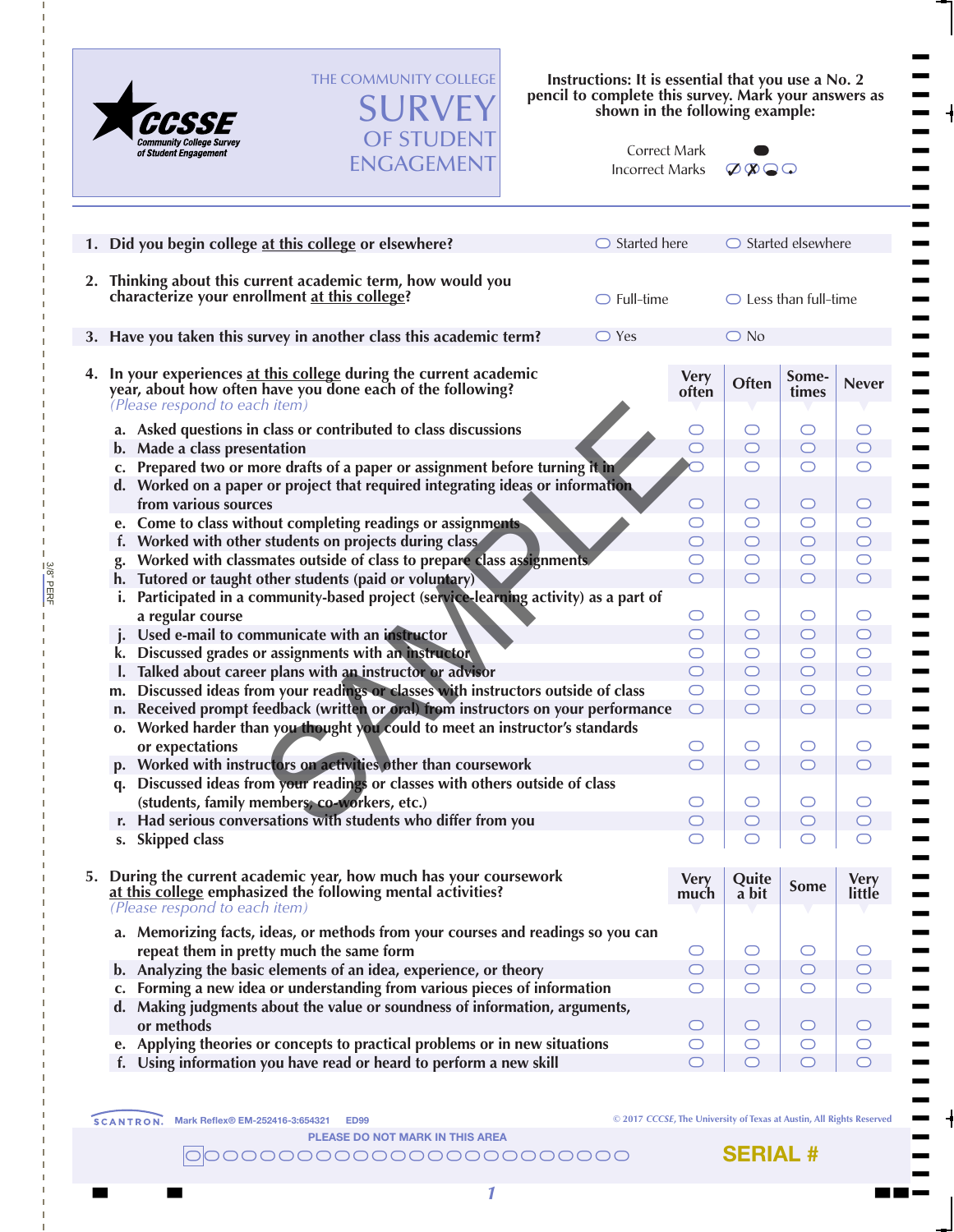| During the current academic year, how much reading and writing<br>have you done at this college? (Please respond to each item)                                                                        | <b>None</b>         | $1 - 4$               | $5 - 10$                          | $11 - 20$             | More<br>than 20       |
|-------------------------------------------------------------------------------------------------------------------------------------------------------------------------------------------------------|---------------------|-----------------------|-----------------------------------|-----------------------|-----------------------|
| a. Number of assigned textbooks, manuals, books, or packets of course readings<br>b. Number of books read on your own (not assigned) for personal enjoyment                                           | O                   | $\bigcirc$            | O                                 | O                     | ◯                     |
| or academic enrichment                                                                                                                                                                                | $\cup$              | $\bigcirc$            | $\bigcirc$                        | $\cup$                | O                     |
| c. Number of written papers or reports of any length                                                                                                                                                  | ◯                   | ◯                     | $\circlearrowright$               | O                     | ◯                     |
| 7. Mark the response that best represents the extent to which your examinations during the current academic year<br>have challenged you to do your best work at this college.                         |                     |                       |                                   |                       |                       |
| <b>Extremely challenging</b><br>$\circledcirc$<br>$\circ$<br>$\circledcirc$<br>$\circ$<br>$\circled{4}$<br>$\circled{3}$                                                                              | $\bigcirc$          | <b>Extremely easy</b> |                                   |                       |                       |
| 8. Which of the following have you done, or are you currently doing at this college?<br>(Please respond to each item)                                                                                 |                     |                       |                                   | Yes                   | <b>No</b>             |
|                                                                                                                                                                                                       |                     |                       |                                   |                       |                       |
| a. Internship, field experience, co-op experience, or clinical assignment                                                                                                                             |                     |                       |                                   | $\cup$                | ◯                     |
| b. An English course taught specifically for students whose first language is not English (ESL, ESOL)                                                                                                 |                     |                       |                                   | O                     | O                     |
| Developmental/remedial reading course (also referred to as Basic Skills, College Prep, etc.)<br>$\mathbf{c}$ .                                                                                        |                     |                       |                                   | O                     | O                     |
| Developmental/remedial writing course (also referred to as Basic Skills, College Prep, etc.)<br>d.<br>Developmental/remedial math course (also referred to as Basic Skills, College Prep, etc.)<br>e. |                     |                       |                                   | O<br>O                | $\bigcirc$<br>O       |
| f. Honors course                                                                                                                                                                                      |                     |                       |                                   |                       | ◯                     |
|                                                                                                                                                                                                       |                     |                       |                                   |                       |                       |
| 9. How much does this college emphasize the following?<br>(Please respond to each item)                                                                                                               |                     | <b>Very</b><br>much   | Quite<br>a bit                    | <b>Some</b>           | <b>Very</b><br>little |
|                                                                                                                                                                                                       |                     |                       |                                   |                       |                       |
| a. Encouraging you to spend significant amounts of time studying                                                                                                                                      |                     | O                     | O                                 | O                     | O                     |
| b. Providing the support you need to help you succeed at this college                                                                                                                                 |                     | $\bigcirc$            | $\bigcirc$                        | $\bigcirc$            | $\bigcirc$            |
| c. Encouraging contact among students from different economic, social, and racial or                                                                                                                  |                     |                       |                                   |                       |                       |
| ethnic backgrounds<br>d. Helping you cope with your non-academic responsibilities (work, family, etc.)                                                                                                |                     | $\circ$<br>$\circ$    | O<br>$\circ$                      | O<br>$\circ$          | O<br>$\bigcirc$       |
| Providing the support you need to thrive socially<br>e.                                                                                                                                               |                     | $\circ$               | $\circlearrowright$               | O                     | O                     |
| f. Providing the financial support you need to afford your education                                                                                                                                  |                     |                       | ◯                                 |                       |                       |
|                                                                                                                                                                                                       |                     |                       |                                   |                       |                       |
| 10. About how many hours do you spend in a typical 7-day<br><b>None</b>                                                                                                                               | $1 - 5$             | $6 - 10$              |                                   |                       | More                  |
| week doing each of the following?<br>(Please respond to each item                                                                                                                                     |                     |                       | $11 - 20$                         | $21 - 30$             | than 30               |
| a. Preparing for class (studying, reading, writing, rehearsing, doing                                                                                                                                 |                     |                       |                                   |                       |                       |
| homework, etc.)<br>$\circlearrowright$                                                                                                                                                                | O                   | $\circ$               | $\bigcirc$                        | O                     | ◯                     |
| b. Working for pay<br>$\circ$                                                                                                                                                                         | $\bigcirc$          | $\circ$               | $\bigcirc$                        | $\bigcirc$            | $\bigcirc$            |
| c. Participating in college-sponsored activities (organizations, campus<br>publications, student government, intramural sports, etc.)<br>$\circ$                                                      | $\circlearrowright$ | $\bigcirc$            | $\bigcirc$                        | O                     | O                     |
| d. Providing care for dependents living with you (parents, children,                                                                                                                                  |                     |                       |                                   |                       |                       |
| spouse, etc.)<br>O                                                                                                                                                                                    | O                   | $\bigcirc$            | $\circ$                           | O                     |                       |
| e. Commuting to and from classes<br>$\bigcirc$                                                                                                                                                        | $\circlearrowright$ | $\circlearrowright$   | $\bigcirc$                        | $\bigcirc$            |                       |
| 11. How much has your experience at this college contributed to your knowledge,<br>skills, and personal development in the following areas?                                                           |                     | <b>Very</b><br>much   | Quite<br>a bit                    | Some                  | <b>Very</b><br>little |
| (Please respond to each item)                                                                                                                                                                         |                     |                       |                                   |                       | O                     |
| a. Acquiring job- or work-related knowledge and skills                                                                                                                                                |                     | $\circ$<br>$\circ$    | $\circlearrowright$<br>$\bigcirc$ | O<br>$\bigcirc$       | $\circ$               |
| b. Writing clearly and effectively<br>Speaking clearly and effectively<br>c.                                                                                                                          |                     | $\circ$               | $\bigcirc$                        | $\circ$               | $\circlearrowright$   |
| d. Thinking critically and analytically                                                                                                                                                               |                     | $\circ$               | $\bigcirc$                        | $\bigcirc$            | $\bigcirc$            |
| <b>Solving numerical problems</b><br>e.                                                                                                                                                               |                     | $\circ$               | $\bigcirc$                        | $\circ$               | $\circ$               |
| Working effectively with others<br>f.                                                                                                                                                                 |                     | $\circ$               | $\bigcirc$                        | $\bigcirc$            | $\bigcirc$            |
| Learning effectively on your own                                                                                                                                                                      |                     | $\circ$               | $\circ$                           | $\circ$               | $\circlearrowright$   |
| Developing clearer career goals<br>h.<br><b>Gaining information about career opportunities</b><br>i.                                                                                                  |                     | $\circ$<br>O          | $\circ$<br>$\bigcirc$             | $\bigcirc$<br>$\circ$ | $\bigcirc$<br>O       |

3/8" PERF

 $3/8$ " PERF

**© 2017** *CCCSE***, The University of Texas at Austin, All Rights Reserved**

t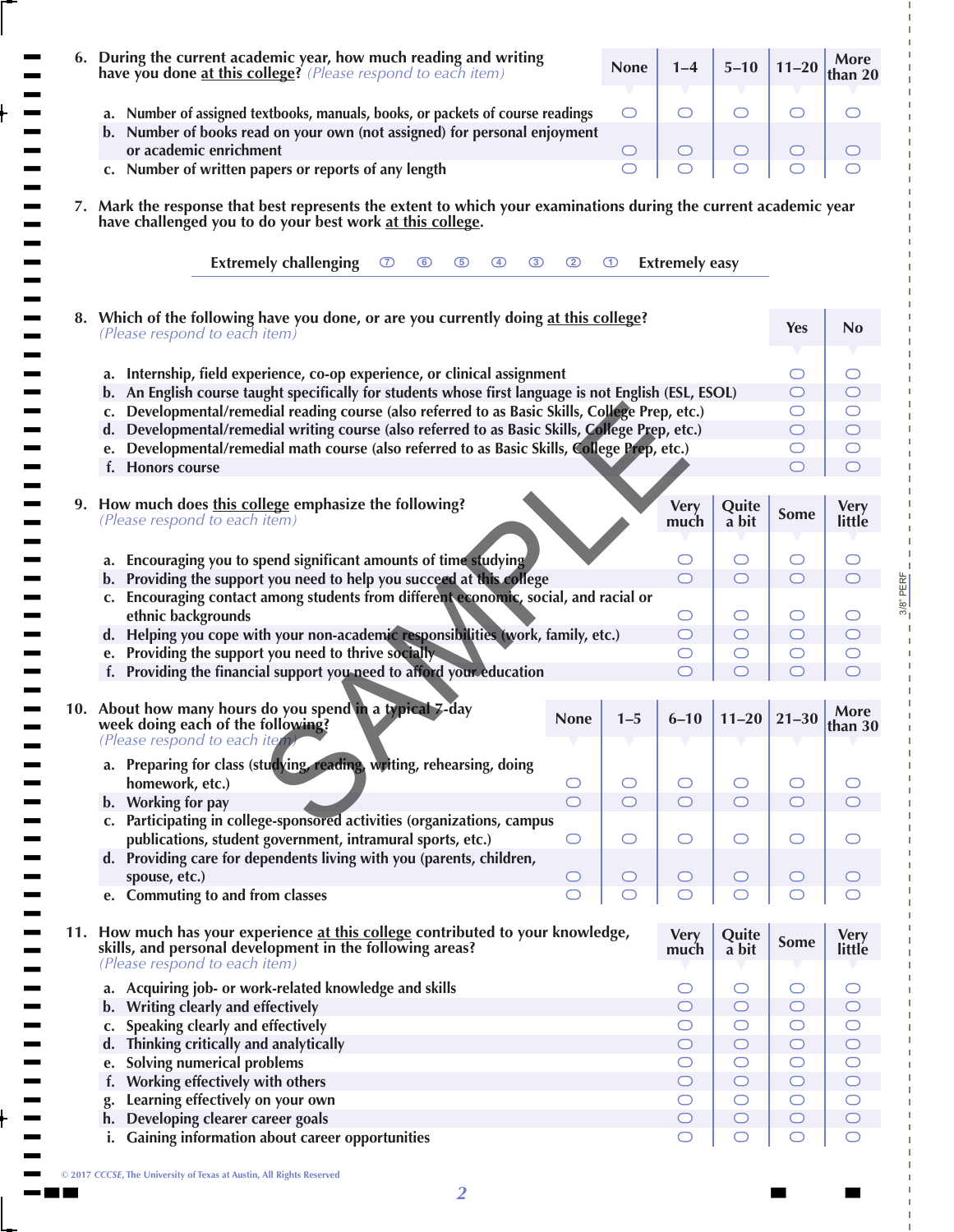**12. This section has three parts. Please answer all three parts, indicating (1) how often you have used the following**  services during the current academic year, (2) how satisfied you are with the services, and (3) how important the **services are to you at this college.** *(Please respond to each item)*

FOLD

|                                                                                                                                                                                                                                                                                                                                                                                                                                                                                                                                                                                                                                                                                                                                                                                                                                                                                                                                                                                                                                                                 |                                                                                                                                                                                                                                          | $\overline{(1)}$ Frequency of Use<br>(2) Satisfaction |                  |            |              |             |               |                         |            |             | (3) Importance |                         |
|-----------------------------------------------------------------------------------------------------------------------------------------------------------------------------------------------------------------------------------------------------------------------------------------------------------------------------------------------------------------------------------------------------------------------------------------------------------------------------------------------------------------------------------------------------------------------------------------------------------------------------------------------------------------------------------------------------------------------------------------------------------------------------------------------------------------------------------------------------------------------------------------------------------------------------------------------------------------------------------------------------------------------------------------------------------------|------------------------------------------------------------------------------------------------------------------------------------------------------------------------------------------------------------------------------------------|-------------------------------------------------------|------------------|------------|--------------|-------------|---------------|-------------------------|------------|-------------|----------------|-------------------------|
|                                                                                                                                                                                                                                                                                                                                                                                                                                                                                                                                                                                                                                                                                                                                                                                                                                                                                                                                                                                                                                                                 |                                                                                                                                                                                                                                          | 5 or<br>more<br>times                                 | $2 - 4$<br>times | 1 time $ $ | <b>Never</b> | <b>Very</b> | Some-<br>what | <b>Not</b><br>at<br>all | N.A.       | <b>Very</b> | Some-<br>what  | <b>Not</b><br>at<br>all |
| a.                                                                                                                                                                                                                                                                                                                                                                                                                                                                                                                                                                                                                                                                                                                                                                                                                                                                                                                                                                                                                                                              | Academic advising/planning                                                                                                                                                                                                               | $\bigcirc$                                            | $\circ$          | $\circ$    | $\bigcirc$   | $\circ$     | $\bigcirc$    | $\bigcirc$              | $\bigcirc$ | $\bigcirc$  | $\bigcirc$     | $\bigcirc$              |
| $\mathbf{b}$ .                                                                                                                                                                                                                                                                                                                                                                                                                                                                                                                                                                                                                                                                                                                                                                                                                                                                                                                                                                                                                                                  | <b>Career counseling</b>                                                                                                                                                                                                                 | $\bigcirc$                                            | $\bigcirc$       | $\bigcirc$ | $\bigcirc$   | $\circ$     | $\bigcirc$    | $\bigcirc$              | $\bigcirc$ | $\bigcirc$  | $\bigcirc$     | $\bigcirc$              |
| c.                                                                                                                                                                                                                                                                                                                                                                                                                                                                                                                                                                                                                                                                                                                                                                                                                                                                                                                                                                                                                                                              | Job placement assistance                                                                                                                                                                                                                 | $\bigcirc$                                            | $\bigcirc$       | $\bigcirc$ | $\bigcirc$   | $\circ$     | $\bigcirc$    | $\bigcirc$              | $\bigcirc$ | $\bigcirc$  | $\bigcirc$     | $\bigcirc$              |
| $d_{\cdot}$                                                                                                                                                                                                                                                                                                                                                                                                                                                                                                                                                                                                                                                                                                                                                                                                                                                                                                                                                                                                                                                     | Peer or other tutoring                                                                                                                                                                                                                   | $\bigcirc$                                            | $\bigcirc$       | $\circ$    | $\bigcirc$   | $\circ$     | $\bigcirc$    | $\circ$                 | $\bigcirc$ | $\bigcirc$  | $\bigcirc$     | $\bigcirc$              |
| e.                                                                                                                                                                                                                                                                                                                                                                                                                                                                                                                                                                                                                                                                                                                                                                                                                                                                                                                                                                                                                                                              | Skill labs (writing, math, etc.)                                                                                                                                                                                                         | $\bigcirc$                                            | $\bigcirc$       | $\bigcirc$ | $\bigcirc$   | $\bigcirc$  | $\bigcirc$    | $\bigcirc$              | $\bigcirc$ | $\bigcirc$  | $\bigcirc$     | $\bigcirc$              |
| f.                                                                                                                                                                                                                                                                                                                                                                                                                                                                                                                                                                                                                                                                                                                                                                                                                                                                                                                                                                                                                                                              | Child care                                                                                                                                                                                                                               | $\circ$                                               | $\bigcirc$       | $\bigcirc$ | $\bigcirc$   | $\circ$     | $\bigcirc$    | $\circ$                 | $\bigcirc$ | $\bigcirc$  | $\bigcirc$     | $\bigcirc$              |
| g.                                                                                                                                                                                                                                                                                                                                                                                                                                                                                                                                                                                                                                                                                                                                                                                                                                                                                                                                                                                                                                                              | <b>Financial aid advising</b>                                                                                                                                                                                                            | $\bigcirc$                                            | $\bigcirc$       | $\bigcirc$ | $\bigcirc$   | $\bigcirc$  | $\bigcirc$    | $\bigcirc$              | $\bigcirc$ | $\bigcirc$  | $\bigcirc$     | $\bigcirc$              |
| h.                                                                                                                                                                                                                                                                                                                                                                                                                                                                                                                                                                                                                                                                                                                                                                                                                                                                                                                                                                                                                                                              | Computer lab                                                                                                                                                                                                                             | $\bigcirc$                                            | $\bigcirc$       | $\bigcirc$ | $\bigcirc$   | $\circ$     | $\bigcirc$    | $\circ$                 | $\bigcirc$ | $\bigcirc$  | $\bigcirc$     | $\bigcirc$              |
| i.                                                                                                                                                                                                                                                                                                                                                                                                                                                                                                                                                                                                                                                                                                                                                                                                                                                                                                                                                                                                                                                              | <b>Student organizations</b>                                                                                                                                                                                                             | $\bigcirc$                                            | $\bigcirc$       | $\bigcirc$ | $\bigcirc$   | $\circ$     | $\bigcirc$    | $\bigcirc$              | $\bigcirc$ | $\bigcirc$  | $\bigcirc$     | $\bigcirc$              |
|                                                                                                                                                                                                                                                                                                                                                                                                                                                                                                                                                                                                                                                                                                                                                                                                                                                                                                                                                                                                                                                                 | Transfer advising/planning                                                                                                                                                                                                               | $\bigcirc$                                            | $\bigcirc$       | $\bigcirc$ | $\bigcirc$   | $\circ$     | $\bigcirc$    | $\bigcirc$              | $\bigcirc$ | $\bigcirc$  | $\bigcirc$     | $\bigcirc$              |
| k.                                                                                                                                                                                                                                                                                                                                                                                                                                                                                                                                                                                                                                                                                                                                                                                                                                                                                                                                                                                                                                                              | Library resources and services $\bigcirc$                                                                                                                                                                                                |                                                       | $\bigcirc$       | $\bigcirc$ | $\bigcirc$   | $\bigcirc$  |               | $\bigcirc$              | $\bigcirc$ | $\bigcirc$  | $\bigcirc$     | $\bigcirc$              |
|                                                                                                                                                                                                                                                                                                                                                                                                                                                                                                                                                                                                                                                                                                                                                                                                                                                                                                                                                                                                                                                                 | Services for students with                                                                                                                                                                                                               |                                                       |                  |            |              |             |               |                         |            |             |                |                         |
|                                                                                                                                                                                                                                                                                                                                                                                                                                                                                                                                                                                                                                                                                                                                                                                                                                                                                                                                                                                                                                                                 | disabilities                                                                                                                                                                                                                             | $\circ$                                               | $\bigcirc$       | $\bigcirc$ | $\bigcirc$   | $\bigcirc$  |               |                         | $\bigcirc$ | $\circ$     | $\circ$        | C                       |
|                                                                                                                                                                                                                                                                                                                                                                                                                                                                                                                                                                                                                                                                                                                                                                                                                                                                                                                                                                                                                                                                 | m. Services for active military<br>and veterans                                                                                                                                                                                          | $\bigcirc$                                            |                  |            | ◯            |             |               |                         |            |             | $\bigcirc$     | ⊂                       |
|                                                                                                                                                                                                                                                                                                                                                                                                                                                                                                                                                                                                                                                                                                                                                                                                                                                                                                                                                                                                                                                                 |                                                                                                                                                                                                                                          |                                                       |                  |            |              |             |               |                         |            |             |                |                         |
| ○ Yes; I was registered for all of my courses before the first class session(s)<br>○ Mostly; I was registered for most of my courses before the first class session(s)<br>○ Partly; I was registered for some of my courses before the first class session(s)<br>$\bigcirc$ No; I was <u>not</u> registered for <u>any</u> of my courses before the first class session(s)<br>The one response that best describes my experience with orientation when I first came to this college is:<br>$\bigcirc$ I took part in an online orientation prior to the beginning of classes<br>$\bigcirc$ I attended an on-campus orientation prior to the beginning of classes<br>O I enrolled in an orientation course as part of my course schedule during my first academic term<br>$\bigcirc$ I was not aware of a college orientation<br>$\bigcirc$ I was unable to participate in orientation due to scheduling or other issues<br>During my first academic year at this college, I participated in a first-year experience program.<br>$\bigcirc$ Yes<br>$\bigcirc$ No |                                                                                                                                                                                                                                          |                                                       |                  |            |              |             |               |                         |            |             |                |                         |
| During my first academic term at this college, I participated in an organized learning community (a formal<br>program in which groups of students take two or more classes together).<br>$\bigcirc$ Yes<br>٠<br>$\bigcirc$ No<br>٠<br>$\overline{\phantom{0}}$                                                                                                                                                                                                                                                                                                                                                                                                                                                                                                                                                                                                                                                                                                                                                                                                  |                                                                                                                                                                                                                                          |                                                       |                  |            |              |             |               |                         |            |             |                |                         |
| $\bigcirc$ No                                                                                                                                                                                                                                                                                                                                                                                                                                                                                                                                                                                                                                                                                                                                                                                                                                                                                                                                                                                                                                                   | During my first academic term at this college, I participated in a student success course (a course that teaches the<br>skills needed to succeed in college).<br>$\bigcirc$ Yes                                                          |                                                       |                  |            |              |             |               |                         |            |             |                | -<br>-<br>۳<br>-        |
|                                                                                                                                                                                                                                                                                                                                                                                                                                                                                                                                                                                                                                                                                                                                                                                                                                                                                                                                                                                                                                                                 | I was told that I should enroll in a developmental/remedial course (also referred to as Basic Skills, College Prep,<br>etc.) in my first academic term at this college, and I<br>$\bigcirc$ Did enroll in more than one of these courses |                                                       |                  |            |              |             |               |                         |            |             |                | -<br>٠<br>and a         |

### **13. During the current academic term at this college, I completed registration before the first class session(s).**

- Yes; I was registered for all of my courses before the first class session(s)
- O Mostly; I was registered for most of my courses before the first class session(s)
- O Partly; I was registered for some of my courses before the first class session(s)
- O No; I was not registered for any of my courses before the first class session(s)

## $\bigcirc$   $\bigcirc$   $\bigcirc$   $\bigcirc$   $\bigcirc$   $\bigcirc$   $\bigcirc$   $\bigcirc$   $\bigcirc$   $\bigcirc$   $\bigcirc$   $\bigcirc$ **14. The one response that best describes my experience with orientation when I first came to this college is:**

- $\bigcirc$  I took part in an online orientation prior to the beginning of classes
- ◯ I attended an on-campus orientation prior to the beginning of classes
- O I enrolled in an orientation course as part of my course schedule during my first academic term
- O I was not aware of a college orientation O O O O O
- O I was unable to participate in orientation due to scheduling or other issues
- **15. During my first academic year at this college, I participated in a first-year experience program.**
	- Yes

3/8" PERF

3/8" PERE

- » No
- $\bigcirc$   $\bigcirc$   $\bigcirc$   $\bigcirc$   $\bigcirc$ ○○○○○○ Du ○○ Du pr ○○ Du ski ○○ **16. During my first academic term at this college, I participated in an organized learning community (a formal program in which groups of students take two or more classes together).**
	- Yes
	- » No
- $\bigcirc$   $\bigcirc$   $\bigcirc$   $\bigcirc$   $\bigcirc$ **17. During my first academic term at this college, I participated in a student success course (a course that teaches the skills needed to succeed in college).**
	- Yes

- \\\\**18. I was told that I should enroll in a developmental/remedial course (also referred to as Basic Skills, College Prep, etc.) in my first academic term at this college, and I...**
	- $\bigcirc$  Did enroll in more than one of these courses
	- ◯ Did enroll in <u>one</u> of these courses
	- ◯ Did not enroll in any of these courses
	- » Not applicable

 $\blacksquare$  $\blacksquare$  $\blacksquare$ 

 $\blacksquare$  $\blacksquare$  $\blacksquare$  $\blacksquare$  $\blacksquare$  $\blacksquare$  $\blacksquare$ T  $\blacksquare$  $\blacksquare$  $\blacksquare$  $\blacksquare$  $\blacksquare$  $\blacksquare$  $\blacksquare$  $\blacksquare$  $\blacksquare$  $\blacksquare$  $\blacksquare$  $\blacksquare$  $\blacksquare$  $\blacksquare$  $\blacksquare$  $\blacksquare$  $\blacksquare$  $\blacksquare$  $\blacksquare$  $\blacksquare$  $\blacksquare$  $\blacksquare$  $\blacksquare$  $\blacksquare$  $\blacksquare$  $\blacksquare$  $\blacksquare$  $\blacksquare$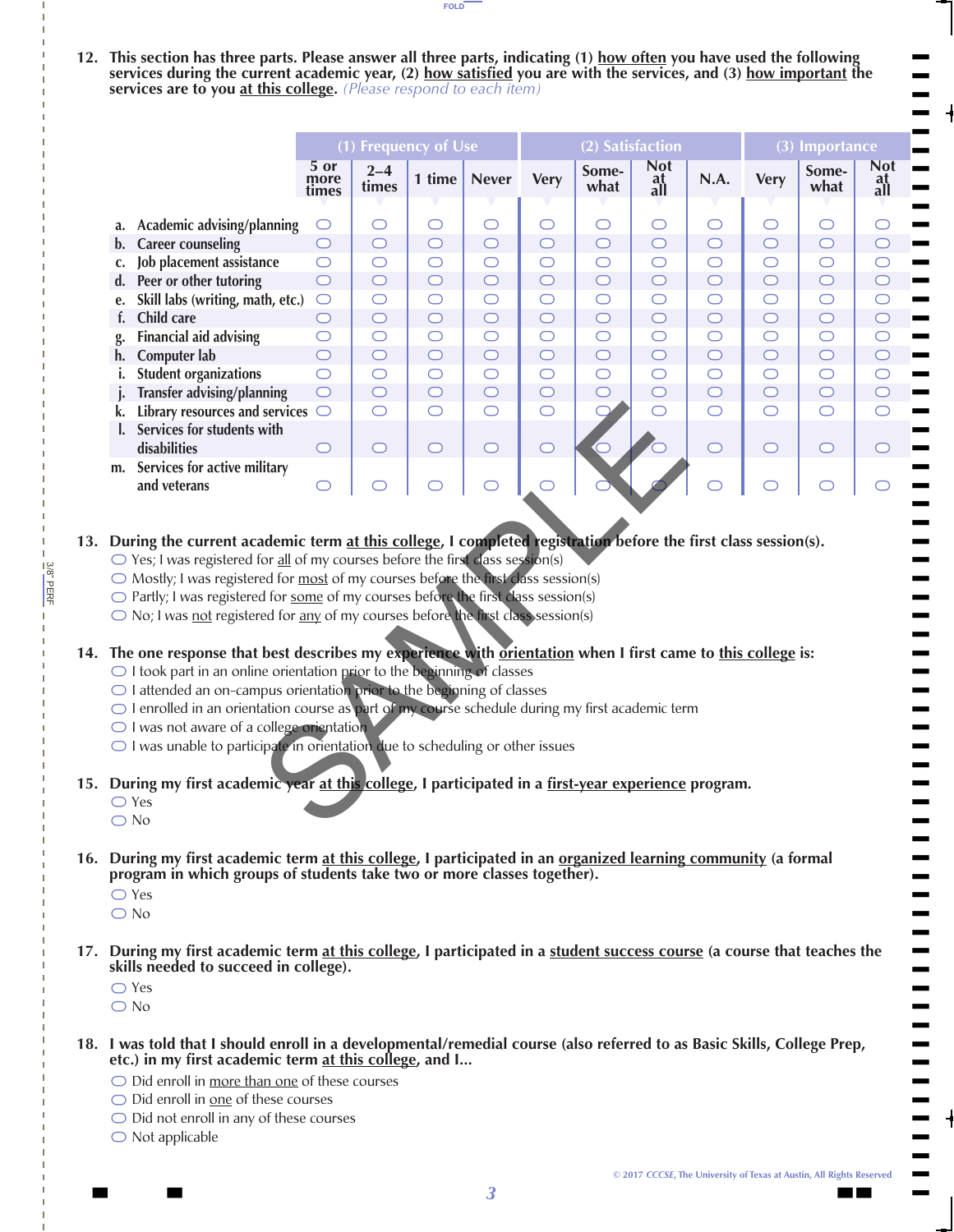| <b>PLEASE DO NOT MARK IN THIS AREA</b><br><b>SERIAL #</b>                                                                                                                                                                                                                                                                                                                                                                                                                           |                       |                |                     |                          |
|-------------------------------------------------------------------------------------------------------------------------------------------------------------------------------------------------------------------------------------------------------------------------------------------------------------------------------------------------------------------------------------------------------------------------------------------------------------------------------------|-----------------------|----------------|---------------------|--------------------------|
| 19. During the current academic term at this college, my instructors clearly explained a class attendance policy that<br>specified how many classes I could miss without a penalty.<br>$\bigcirc$ All of my instructors explained a class attendance policy<br>$\bigcirc$ Most of my instructors explained a class attendance policy<br>$\circ$ Some of my instructors explained a class attendance policy<br>$\bigcirc$ None of my instructors explained a class attendance policy |                       |                |                     |                          |
| 20. Before the end of my first academic term at this college, an advisor helped me develop an academic plan (a<br>personalized plan with a defined sequence of courses for completing a college certificate or degree and/or for<br>transferring to a 4-year college or university).<br>$\bigcirc$ Yes<br>$\bigcirc$ No<br>$\bigcirc$ I'm still in my first academic term; I have not yet developed an academic plan                                                                |                       |                |                     |                          |
| 21. Someone at this college contacts me if I am struggling with my studies to help me get the assistance I need.<br>$\bigcirc$ Yes<br>$\bigcirc$ No<br>$\bigcirc$ Not applicable                                                                                                                                                                                                                                                                                                    |                       |                |                     |                          |
| 22. During the current academic year at this college, I have participated in supplemental instruction/supplemental<br>learning (extra class sessions with the instructor or an experienced student).<br>$\bigcirc$ Never<br>$\bigcirc$ Less than 1 time a week<br>$\bigcirc$ 1-2 times a week<br>$\bigcirc$ 3-4 times a week<br>$\bigcirc$ More than 4 times a week                                                                                                                 |                       |                |                     |                          |
| 23. How likely is it that the following issues would cause you to withdraw<br>from class or from this college? (Please respond to each item)                                                                                                                                                                                                                                                                                                                                        | <b>Very</b><br>likely | <b>Likely</b>  | Somewhat<br>likely  | <b>Not</b><br>likely     |
| a. Working full-time                                                                                                                                                                                                                                                                                                                                                                                                                                                                |                       |                |                     |                          |
| b. Caring for dependents                                                                                                                                                                                                                                                                                                                                                                                                                                                            | $\subset$             |                | $\bigcirc$          |                          |
| c. Academically unprepared                                                                                                                                                                                                                                                                                                                                                                                                                                                          | $\smile$              |                |                     | $\smile$                 |
| d. Lack of finances                                                                                                                                                                                                                                                                                                                                                                                                                                                                 | $\bigcirc$            | $\bigcirc$     | $\bigcirc$          | $\circ$                  |
| e. Transfer to a 4-year college or university.                                                                                                                                                                                                                                                                                                                                                                                                                                      | O                     | O              |                     | $\circlearrowright$      |
|                                                                                                                                                                                                                                                                                                                                                                                                                                                                                     | <b>Extremely</b>      | Quite<br>a bit | Somewhat            | <b>Not</b><br>very       |
| 24. How supportive are your friends of your attending this college?                                                                                                                                                                                                                                                                                                                                                                                                                 | $\circlearrowright$   | O              | O                   |                          |
| 25. How supportive is your immediate family of your attending this college?                                                                                                                                                                                                                                                                                                                                                                                                         | O                     | O              | $\bigcirc$          |                          |
| 26. Indicate which of the following are your reasons/goals for attending this college.                                                                                                                                                                                                                                                                                                                                                                                              |                       |                |                     |                          |
| (Please respond to each item)                                                                                                                                                                                                                                                                                                                                                                                                                                                       |                       |                | <b>Yes</b>          | <b>No</b>                |
| a. Complete a certificate program                                                                                                                                                                                                                                                                                                                                                                                                                                                   |                       |                | O                   | O                        |
| b. Obtain an associate degree                                                                                                                                                                                                                                                                                                                                                                                                                                                       |                       |                | $\circlearrowright$ | $\bigcirc$               |
| c. Transfer to a 4-year college or university                                                                                                                                                                                                                                                                                                                                                                                                                                       |                       |                | O                   | $\bigcirc$               |
| d. Obtain or update job-related skills<br>e. Change careers                                                                                                                                                                                                                                                                                                                                                                                                                         |                       |                | $\bigcirc$<br>O     | $\bigcirc$<br>$\bigcirc$ |
| f. Self-improvement/personal enjoyment                                                                                                                                                                                                                                                                                                                                                                                                                                              |                       |                | $\bigcirc$          | $\bigcirc$               |
|                                                                                                                                                                                                                                                                                                                                                                                                                                                                                     |                       |                |                     |                          |

FOLD

3/8" PERF

 $3/8$ " PERF

 $\blacksquare$  ) and  $\blacksquare$  . The contract of  $\blacksquare$  , and  $\blacksquare$  , and  $\blacksquare$  , and  $\blacksquare$  , and  $\blacksquare$ **© 2017** *CCCSE***, The University of Texas at Austin, All Rights Reserved**

t t t t t t t t t t t t t t t t t t t t t t t t t t t t t t t t t t t t t t t t t t t t t t t t t t t t t t t t t t t t t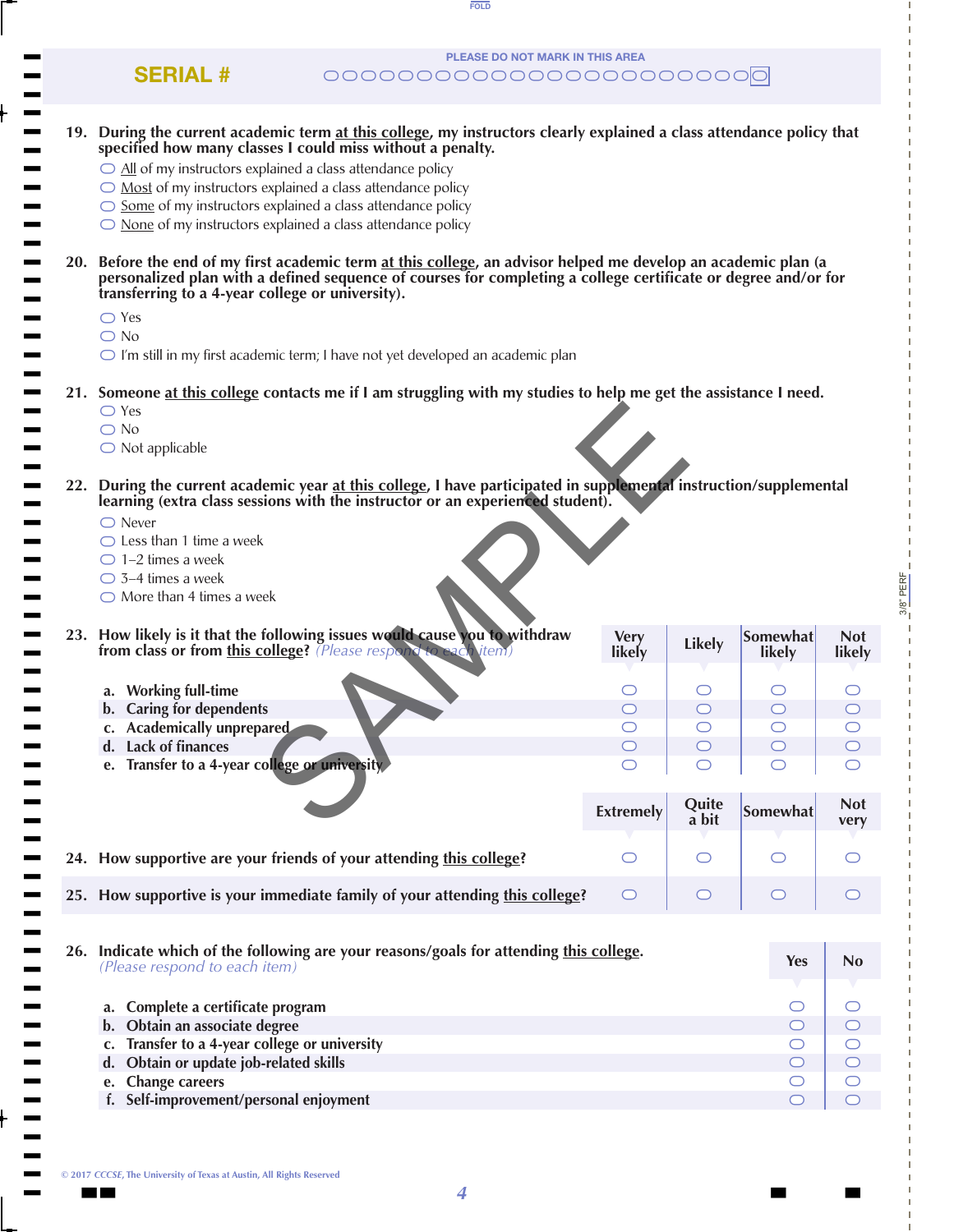PLEASE DO NOT MARK IN THIS AREA

FOLD

### $\text{SERIAL}$  #  $\text{OCOOOOOOOOOOOOOOOOOOOOOOOO}$

| 27. Indicate which of the following are sources you use to pay for your tuition at this college.<br>(Please respond to each item)                                                                                                                                         |             |              | Major<br>source     | <b>Minor</b><br>source | Not a<br>source     |
|---------------------------------------------------------------------------------------------------------------------------------------------------------------------------------------------------------------------------------------------------------------------------|-------------|--------------|---------------------|------------------------|---------------------|
| a. My own income/savings                                                                                                                                                                                                                                                  |             |              | $\circlearrowright$ | O                      | O                   |
| b. Income/savings from family                                                                                                                                                                                                                                             |             |              | $\bigcirc$          | $\circ$                | $\bigcirc$          |
| c. Employer contributions                                                                                                                                                                                                                                                 |             |              | $\circlearrowright$ | $\bigcirc$             | $\circlearrowright$ |
| d. Active military or veteran benefits                                                                                                                                                                                                                                    |             |              | $\bigcirc$          | $\circ$                | $\bigcirc$          |
| e. Grants                                                                                                                                                                                                                                                                 |             |              | $\bigcirc$          | $\bigcirc$             | $\bigcirc$          |
| f. Scholarships                                                                                                                                                                                                                                                           |             |              | $\circ$             | $\circ$                | $\bigcirc$          |
| g. Student loans (bank, etc.)                                                                                                                                                                                                                                             |             |              | $\circlearrowright$ | $\bigcirc$             | $\bigcirc$          |
| h. Public assistance                                                                                                                                                                                                                                                      |             |              | $\bigcirc$          | $\circ$                | $\bigcirc$          |
| 28. When do you plan to take classes at this college again?<br>$\bigcirc$ I will accomplish my goal(s) during this academic term and will not be returning<br>$\bigcirc$ I have no current plan to return<br>$\bigcirc$ Within the next 12 months<br>$\bigcirc$ Uncertain |             |              |                     |                        |                     |
| 29. At this college, in what range is your overall college grade point average (CPA)?                                                                                                                                                                                     |             |              |                     |                        |                     |
| $\bigcirc$ A                                                                                                                                                                                                                                                              |             |              |                     |                        |                     |
| $\bigcirc$ B                                                                                                                                                                                                                                                              |             |              |                     |                        |                     |
| $\bigcirc$ C                                                                                                                                                                                                                                                              |             |              |                     |                        |                     |
| $\bigcirc$ D or lower                                                                                                                                                                                                                                                     |             |              |                     |                        |                     |
| $\bigcirc$ I do not have a GPA at this college                                                                                                                                                                                                                            |             |              |                     |                        |                     |
|                                                                                                                                                                                                                                                                           |             |              |                     |                        |                     |
| 30. In what range was your overall high school grade point average (GPA)?                                                                                                                                                                                                 |             |              |                     |                        |                     |
| $\bigcirc$ A                                                                                                                                                                                                                                                              |             |              |                     |                        |                     |
| $\bigcirc$ B                                                                                                                                                                                                                                                              |             |              |                     |                        |                     |
| $\bigcirc$ C                                                                                                                                                                                                                                                              |             |              |                     |                        |                     |
| $\bigcirc$ D or lower                                                                                                                                                                                                                                                     |             |              |                     |                        |                     |
| $\bigcirc$ I do not remember                                                                                                                                                                                                                                              |             |              |                     |                        |                     |
|                                                                                                                                                                                                                                                                           |             |              |                     |                        |                     |
| 31. When do you most frequently take classes at this college? (Mark only one)                                                                                                                                                                                             |             |              |                     |                        |                     |
| O Day classes (morning or afternoon)                                                                                                                                                                                                                                      |             |              |                     |                        |                     |
| $\bigcirc$ Evening classes<br>$\bigcirc$ Weekend classes                                                                                                                                                                                                                  |             |              |                     |                        |                     |
|                                                                                                                                                                                                                                                                           |             |              |                     |                        |                     |
| 32. During the current academic term, how many classes are you taking                                                                                                                                                                                                     |             |              |                     |                        | 5 or                |
| (Please respond to each item)                                                                                                                                                                                                                                             | <b>None</b> | $\mathbf{1}$ | $\overline{2}$      | 3<br>4                 | more                |
|                                                                                                                                                                                                                                                                           |             |              |                     |                        |                     |
| a. Face-to-face (a class in which all instruction is face-to-face in a classroom)                                                                                                                                                                                         | $\circ$     | $\bigcirc$   | $\bigcirc$          | $\bigcirc$<br>$\circ$  | O                   |
| b. Online (a class in which all instruction is online)                                                                                                                                                                                                                    | $\circ$     | $\bigcirc$   | $\bigcirc$          | $\circ$<br>$\bigcirc$  | $\circ$             |
| c. Hybrid (a class that is a mixture of face-to-face and online instruction)                                                                                                                                                                                              | $\circ$     | $\circ$      | O                   | $\circ$<br>$\circ$     | O                   |
| 33. How many total credit hours have you earned at this college, not counting the courses you are currently taking this<br>academic term?                                                                                                                                 |             |              |                     |                        |                     |
| $\bigcirc$ None                                                                                                                                                                                                                                                           |             |              |                     |                        |                     |
| $\bigcirc$ 1-14 credits                                                                                                                                                                                                                                                   |             |              |                     |                        |                     |
| $\bigcirc$ 15-29 credits                                                                                                                                                                                                                                                  |             |              |                     |                        |                     |
| $\bigcirc$ 30-44 credits                                                                                                                                                                                                                                                  |             |              |                     |                        |                     |
| $\bigcirc$ 45-60 credits                                                                                                                                                                                                                                                  |             |              |                     |                        |                     |
| $\bigcirc$ Over 60 credits                                                                                                                                                                                                                                                |             |              |                     |                        |                     |

3/8" PERF

 $3/8$ " PERF

||

 $\blacksquare$  $\blacksquare$  $\blacksquare$  $\blacksquare$  $\blacksquare$  $\blacksquare$ 

 $\blacksquare$  $\blacksquare$  $\blacksquare$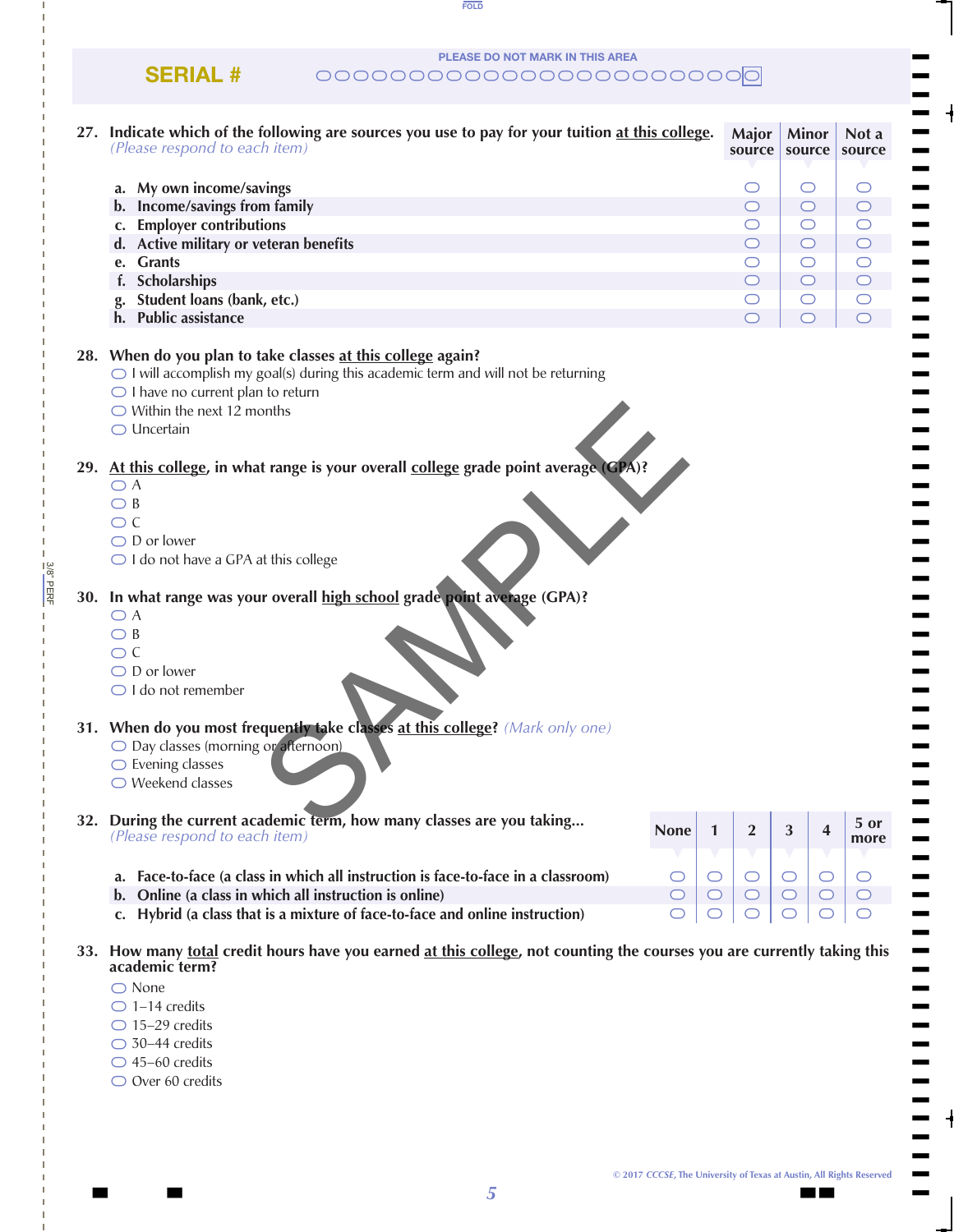



3/8" PERF

PERF

**Yes No** 

 $\begin{array}{c|cc} 0 & 0 & 0 \\ \hline 0 & 0 & 0 \\ \hline \end{array}$ 

 $\bigcap$ 

 $\bigcirc$ 

 $\circ$ 

 $\bigcirc$ 

 $\bigcap$ 

 $\bigcirc$ 

 $\bigcap$ 

 $\circ$ 

 $\bigcirc$ 

**© 2017** *CCCSE***, The University of Texas at Austin, All Rights Reserved**

 $\blacksquare$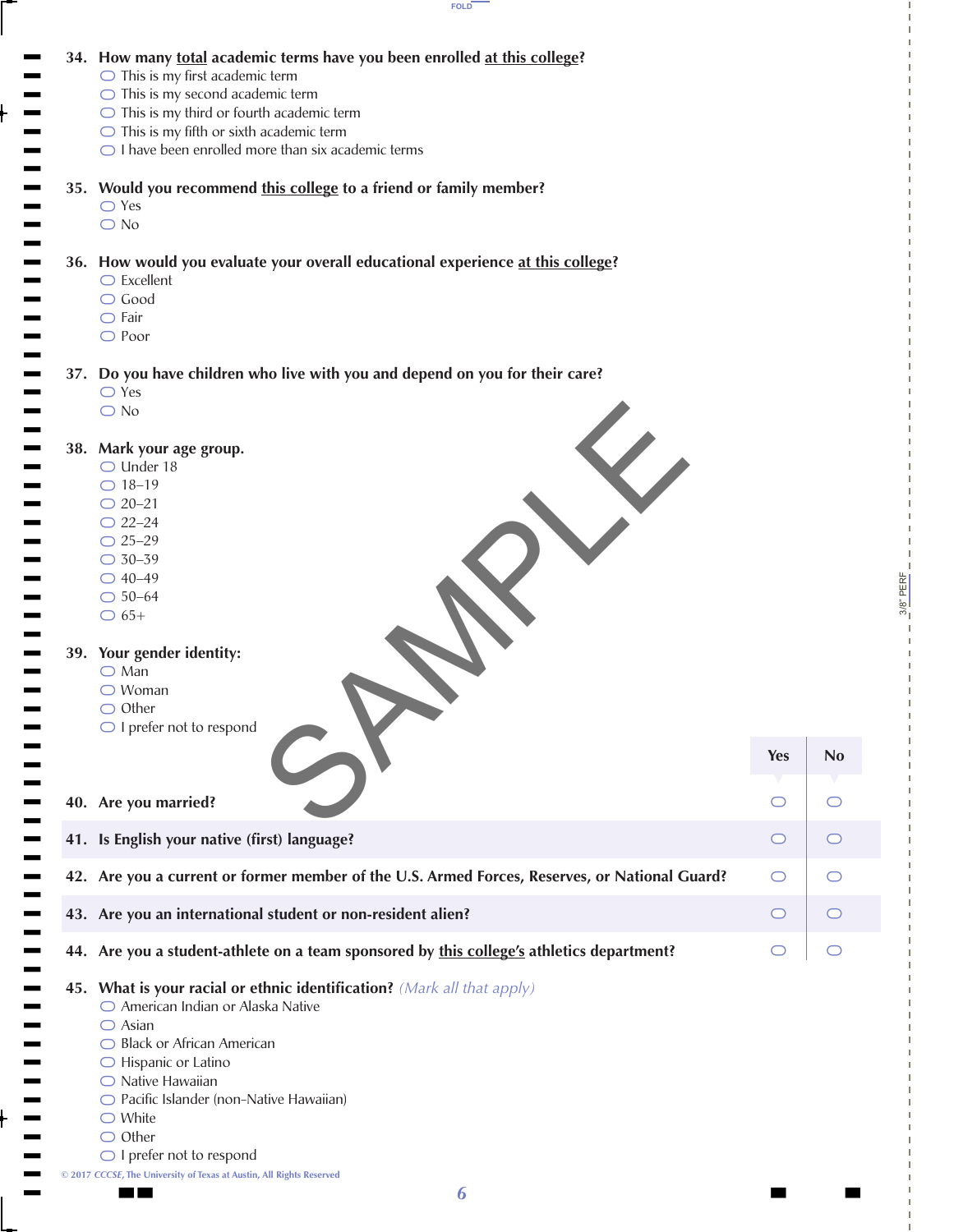**46. What is the highest academic credential you have earned?** *(Mark only one)*

- 0000000 ○ None
- » GED
- » High school diploma
- » Vocational/technical certificate
- » Associate degree
- » Bachelor's degree
- » Master's/doctoral/professional degree

# \\\\\\\» **47. Who in your family has attended at least some college?** *(Mark all that apply)*

- Mother
- » Father
- » Brother/Sister
- » Child
- » Spouse/Partner
- » Legal Guardian
- » No one

3/8" PERF

3/8" PERE



 **Using the list provided, please fill in the bubbles that correspond to the code indicating your program, major, or pathway of study. In the top row, indicate the first number in the program code. In the bottom row, indicate the second number in the program code.**

| $\boxed{{\mathbf 0} \oplus {\mathbf 0} \oplus {\mathbf 0} \oplus {\mathbf 0} \oplus {\mathbf 0}}$ |  |
|---------------------------------------------------------------------------------------------------|--|
| $\boxed{{\mathbf 0} \oplus {\mathbf 0} \oplus {\mathbf 0} \oplus {\mathbf 0} \oplus {\mathbf 0}}$ |  |

||